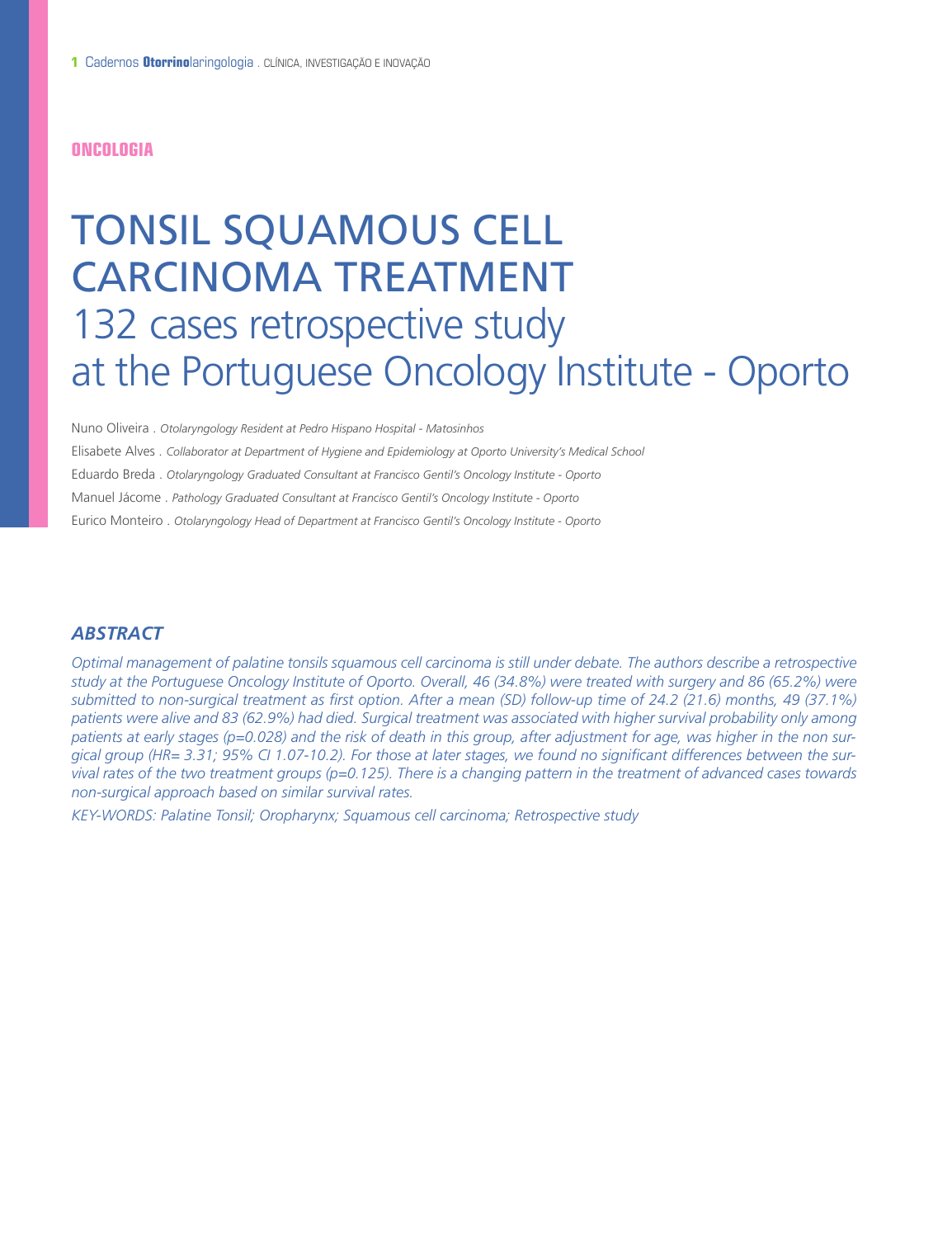## **:: INTRODUCTION**

The oropharynx, as described by the American Joint Committee on Cancer (AJCC) [1] , can be divided in four anatomical areas: base on the tongue, soft palate, posterior oropharynx and palatine tonsils (in the following text described as tonsils).

Of all tumours on tonsils, 75% are malignant and the squamous cell carcinoma (SCC) variety represents 70 a 90% of these. The tonsil is the most common location of SCC in the oropharynx (15-20%), and the second most common in the head and neck area <sup>121</sup>. The tonsils are a part of Waldeyer's ring, therefore is not rare to diagnose lymphomas and lymphoepytheliomas within this organ  $^{[3]}$ . These tumours have different origin, treatment and prognostic and will not be addressed in this paper.

It is a solid fact in literature that abusive consumption of alcohol and tobacco have a synergetic effect on carcinogenesis <sup>[4]</sup>. The diagnosis is based on biopsy's histological examination of a visible tumour and staging is mostly done using the AJCC classification [1]. A plain asymmetry of the tonsil, without clear mucosal disruption turns out to be malignant in only 5% of cases, most of them lymphomas. Nevertheless, diagnostic biopsy or tonsillectomy is mandatory in these cases [3].

The treatment of choice is still a controversial subject and target of many publications. Many treatment options are available nowadays, with many schemas, dosages and combinations possible. Usually, patients are often submitted to more than one type of treatment <sup>[5]</sup>. The multiplicity of treatment regimens performed in these patients makes it difficult for specific treatment efficacy comparison. Head and Neck surgeons, Radiotherapists and Medical Oncologists still debate, in most cases, if the best initial treatment option is surgical or non-surgical.

At the Portuguese Oncology Institute of Oporto (IPOFGP), a referral oncology hospital in the North of Portugal, this pathology represented 0.8% of all oncologic cases treated in the unit during 2005  $^{[6]}$ . This article describes a retrospective study on a significant number of tonsil SCC cases treated during a 13 years period. The study aims to assess the effect of initial surgical or non-surgical treatments option on survival of patients with tonsil squamous cell carcinoma, and compare it to previously published data.

## **:: METHODS**

It was designed a retrospective study of all the cases that have been coded (according to ICD-10) with pathologic code "Carcinoma" (M.8070.3) and clinical code "Tonsil neoplasm" (T.146.0) or "Non-specified oropharynx neoplasm" (T.146.9), coding, at the IPOFGP from 1995 to 2007 (13 years). Information on social and behavioural characteristics of the patients, clinical presentation, treatment and outcome was recorded. The disease was considered initial when found on stage I or II and advanced when classified on stage III or IV (according to AJCC classification). Due to numerous treatment options found, first treatment options were aggregated in surgical, which included all surgical procedures that addressed the primary tumour with a curative intention regardless of the cervical lymph nodes treatment, and nonsurgical that included radiotherapy, quimiotherapy or radioquimiotherapy as the inicial treatment protocol. Treatment response was evaluated by clinical persistence of disease at 3 months follow-up visit.

Drinking habits were stratified in as light/moderate when there was a consumption  $<$  40g of alcohol per day and as heavy when ≥ 40g/day. Ex-smokers who had quitted smoking more than 10 years ago were considered non-smokers.

The statistic analysis was performed using the statistical software SPSS version 16.0 (SPSS Inc, Chicago, USA). Means were compared using independent-sample t-student tests and the *X2* test was used to compare proportions when all expected frequencies in contingency tables were greater than 5. When this criterion was not fulfilled, Fisher's exact test was used for comparison between the two treatment groups.

Cumulative survival probabilities were estimated by the Kaplan-Meier method and the comparison of survival curves by the log-rank test. The outcome under study was all-cause death. The follow-up period was the time, expressed in months, between the date of the first clinical encounter and the patient's death or the latest date when the patients were known to be alive, censored at 72 months. The 5% level of significance was used for all statistical tests.

To estimate the magnitude of the association between treatment and survival, hazard ratios (HR) and 95% confidence intervals (95% CI) were computed using multivariate Cox regression analysis.

## **:: RESULTS**

Initially, a list of 187 patients was obtained. Six cases were excluded because the records charts were missing or were too incomplete (no end-points). After review, 31 cases were discarded because they were SCC primarily located in other oropharynx sites. Eighteen cases were directly sent to palliative care, therefore were not considered for treatment analysis in this study. Therefore, a total of 132 cases of tonsil neoplasm were evaluated.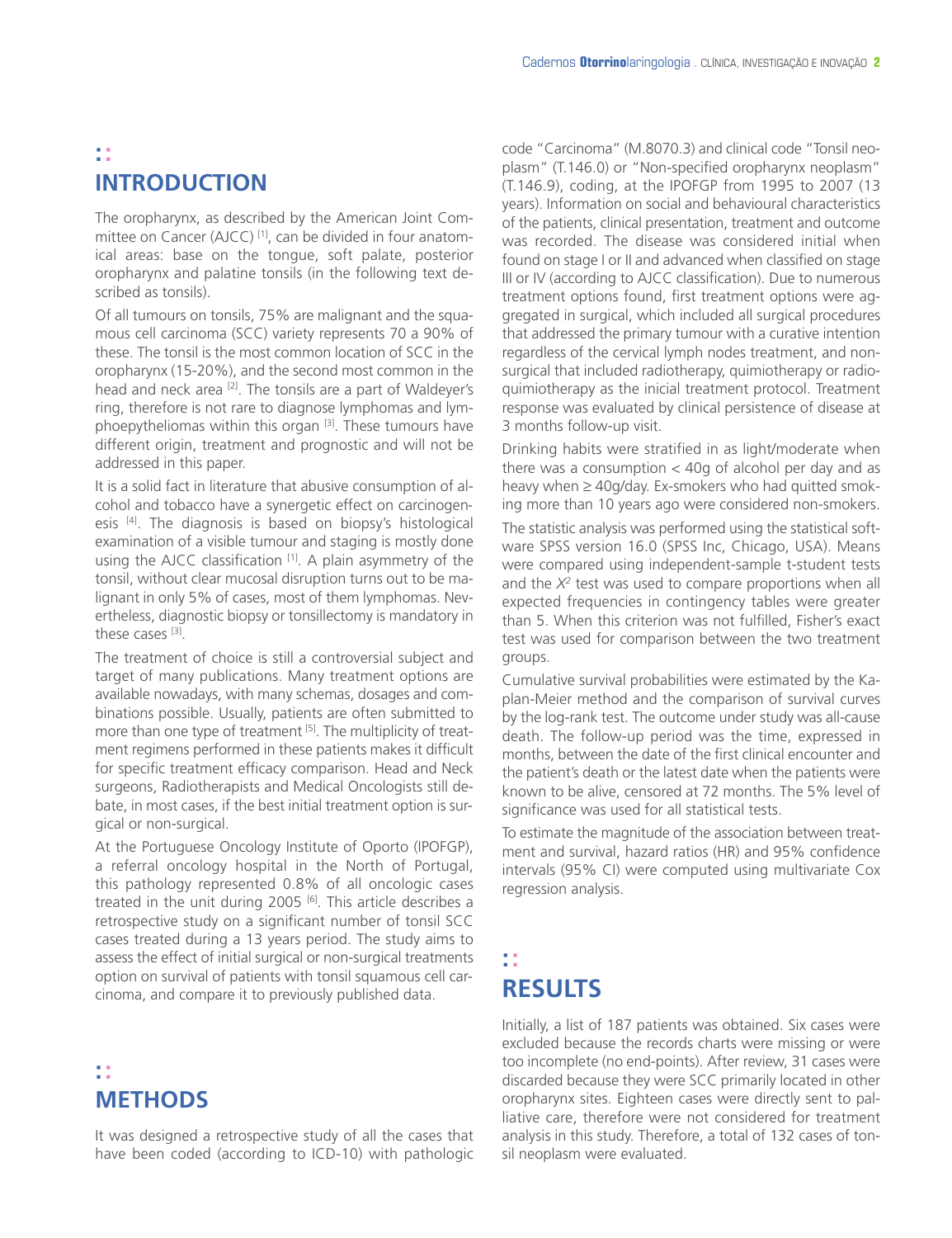Among these, 123 (93.2%) were men and 9 (6.8%) were women. Overall, the participant's ages ranged from 31 to 87 years, with a mean (standard deviation (*SD*)) age of 55.7 (11.5) years. Most patients were smokers (86.2%) and heavy alcohol drinkers (75.4%). Approximately half (56.1%) were observed within three months after appearance of the first symptom**.** Only 7% presented at first consultation with a neoplasm limited to the tonsil (excluding pillars). Fifty-nine point one percent (59.1%) did not have cervical adenopathies at initial image study, however 78.0% were classified in stages III or IV. Distant organ dissemination was only seen in 2.7% of the patients. Four point six percent had other synchronous malignant tumours and 4% revealed metachronous tumours.

The distribution of social, behavioural and clinical characteristics in the study sample is summarized in Table 1, was well as their comparison by treatment groups. Patients with adenopathies (46.3% *vs*. 26.9%, *p*=0.022), in initials stages of the disease (65.5% *vs*. 26.6%, *p*<0.001) and non-smokers (63.6% *vs*. 30.4%, *p*=0.041) were more likely to have been submitted to surgery.

The distribution of initial treatment types and their response are displayed in Table 2. Overall, 46 (34.8%) were treated with surgery and 86 (65.2%) were submitted to non-surgical treatment as first option. Persistent disease after initial treatment was found in 46.2% of the patients, mainly on non-surgical group. Most of the relapses were at the primary site and two-thirds of those (63.8%) were submitted to salvage treatment.

After a mean (*SD*) follow-up time of 24.2 (21.6) months, 49 (37.1%) patients were alive and 83 (62.9%) had died.

Overall, the survival rate was significantly higher among patients submitted to surgery (p=0.001). However, after stratifying by clinical stage, there were important differences between the two treatment groups. Surgical treatment was associated with higher survival probability only among pa-

**DISTRIBUTION OF SOCIAL, BEHAVIOURAL AND CLINICAL CHARACTERISTICS OF THE PATIENTS BY TREATMENT GROUPS** 

|                                    |            | Treatment      |                    |                  |  |
|------------------------------------|------------|----------------|--------------------|------------------|--|
|                                    | $\sqrt{n}$ | Surgical n (%) | Non surgical n (%) | $\boldsymbol{p}$ |  |
| Age                                |            |                |                    |                  |  |
| Mean (SD)                          | 132        | 56.2 (12.7)    | 54.7 (9.9)         | 0.449            |  |
| Sex                                |            |                |                    |                  |  |
| Male                               | 132        | 40(32.5)       | 83(67.5)           | 0.065            |  |
| Female                             |            | 6(66.7)        | 3(33.3)            |                  |  |
| <b>Smoking status</b>              |            |                |                    |                  |  |
| Non-smoker                         |            | 7(63.6)        | 4(36.4)            |                  |  |
| Smoker/Ex-smoker                   | 123        | 34 (30.4)      | 78 (69.6)          | 0.041            |  |
| <b>Drinking status</b>             |            |                |                    |                  |  |
| $<$ 40 g/day                       |            | 9(56.3)        | 7(43.7)            |                  |  |
| $\geq$ 40 g/day                    | 118        | 26(29.2)       | 63 (70.8)          | 0.078            |  |
| Ex-drinkers                        |            | 3(23.1)        | 10(76.9)           |                  |  |
| Time since 1 <sup>st</sup> symptom |            |                |                    |                  |  |
| $<$ 3 months                       |            | 24(32.4)       | 50(67.6)           |                  |  |
| $\geq$ 3 months                    | 132        | 22 (37.9)      | 36(62.1)           | 0.511            |  |
| Adenopathies                       |            |                |                    |                  |  |
| Yes                                |            | 25(46.3)       | 29(53.7)           |                  |  |
| <b>No</b>                          | 132        | 21(26.9)       | 57(73.1)           | 0.022            |  |
| <b>Clinical TNM stage</b>          |            |                |                    |                  |  |
| $I-II$                             |            | 19(65.5)       | 10(34.5)           |                  |  |
|                                    | 132        |                |                    | < 0.001          |  |

III-IV  $27 (26.6)$  76 (73.8)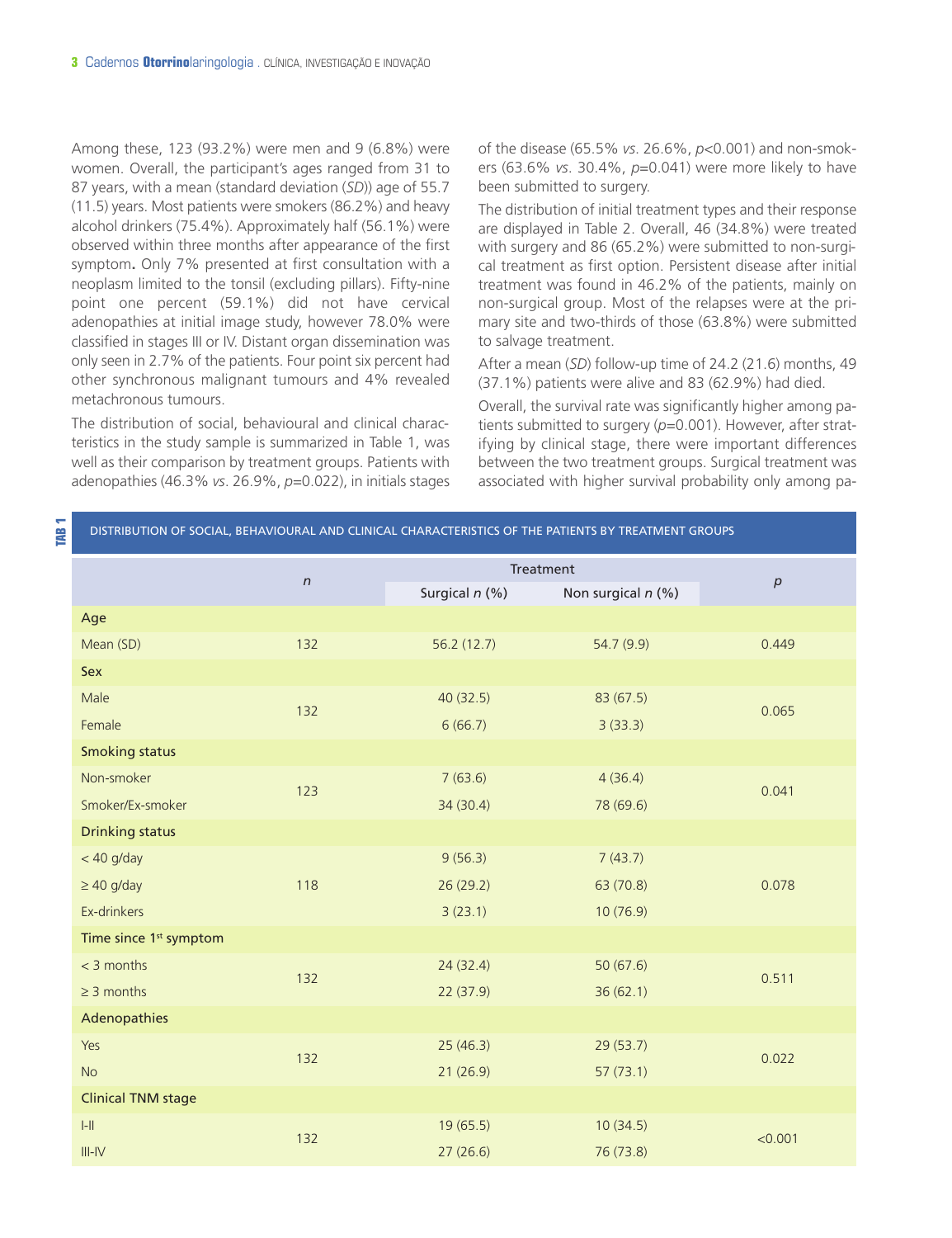#### TYPE OF TREATMENT AND <sup>3</sup> MONTHS PERSISTENCE DISTRIBUTION OF THE PATIENTS **TAB <sup>2</sup>**

|              | Type of treatment              | $n$ (%)  | Persistence after 3 months $n$ (%) |
|--------------|--------------------------------|----------|------------------------------------|
|              | Radiotheraphy                  | 18(12.0) | 7(11.5)                            |
|              | Quimiotherapy                  | 29(19.3) | 28(45.9)                           |
| Non Surgical | Quimioradiotherapy             | 29(19.3) | 13(21.3)                           |
|              | Concomitant Quimioradiotherapy | 10(6.7)  | 4(6.6)                             |
| Surgical     | Local surgery                  | 19(12.7) | 1(1.6)                             |
|              | Locoregional surgery           | 27(18.0) | 8(13.2)                            |
|              | Paliative care                 | 18(12.0) | $---$                              |

## CRUDE AND AGE-ADJUSTED HAZARD RATIO ESTIMATED BY COX REGRESSION ANALYSIS **TAB <sup>3</sup>**

|                       |              | Crude HR<br>(95% CI) | <b>Adjusted HR</b><br>$(95\% \text{ Cl})^3$ |
|-----------------------|--------------|----------------------|---------------------------------------------|
| Clinical stage I-II   | Treatment    |                      |                                             |
|                       | Surgical     | 1 <sup>b</sup>       | 1 <sup>b</sup>                              |
|                       | Non surgical | $3.26(1.06-9.99)$    | $3.31(1.07-10.2)$                           |
|                       | Treatment    |                      |                                             |
| Clinical stage III-IV | Surgical     | 1 <sup>b</sup>       | 1 <sup>b</sup>                              |
|                       | Non surgical | $1.58(0.86 - 2.90)$  | $1.58(0.86 - 2.91)$                         |

<sup>a</sup> Hazard ratio adjusted for age.

**b** Reference class

tients at early stages (p=0.028) (Figure 1-A). For those at later stages, we found no significant differences between the survival rates of the two treatment groups (*p*=0.125) (Figure 1-B).

The crude and age-adjusted hazard ratios of death and their respective 95% confidence intervals obtained by Cox regression model are shown in Table 3. At the early stages, the risk of death, after adjustment for age, was higher in the non surgical group (HR= 3.31; 95% CI 1.07-10.2).

## **:: DISCUSSION**

As in all similar studies, tobacco and alcohol abuse have an outstanding prevalence, reflecting their fundamental role in this cancer ethiopathogenesis <sup>[2]</sup>. We found a greater amount of patients in the 5<sup>th</sup> decade of life, a decade earlier than published before <sup>[2]</sup>, probably related to higher addictive habits. In the U.S., the incidence diminished in the last 20 years, probably due to a reduction in alcohol consumption and smoking. Nevertheless, there is a growing minority of

patients whom develop this disease without alcohol or tobacco exposure [7].

One explanation lays on the role of Human Papilloma Virus (HPV) in the carcinogenesis of tonsil SCC. Klussmann *et al*. [8] established a 58% prevalence of HPV in the tonsil SCC specimens, a percentage much higher than other locations in the aero-digestive mucosa. Several studies, including a metaanalysis, support this fact and establish a better prognosis for these cases, and even suggest different physiopathology and subtype of carcinoma [9,10].

Our time gap between the first symptom and diagnosis is similar to other previously published  $^{[11]}$ , and neither have we found it to be influential on survival after stage-adjustment.

Our staging was usually done including direct observation and Computerized Tomography (CT). In our study cervical ganglia invasion was treated preferentially by surgery, although some studies claim that in limited neck disease radical radiotherapy has proven equal efficacy [12]. Also, it has been published that as many as 27% of the image negative ganglia are histologicaly positive, so the exact efficacy and cost-benefit of complementary techniques as sentinel ganglion and Positron Emission Tomography (PET) in the staging or follow-up of these patients must be cleared out [13,14].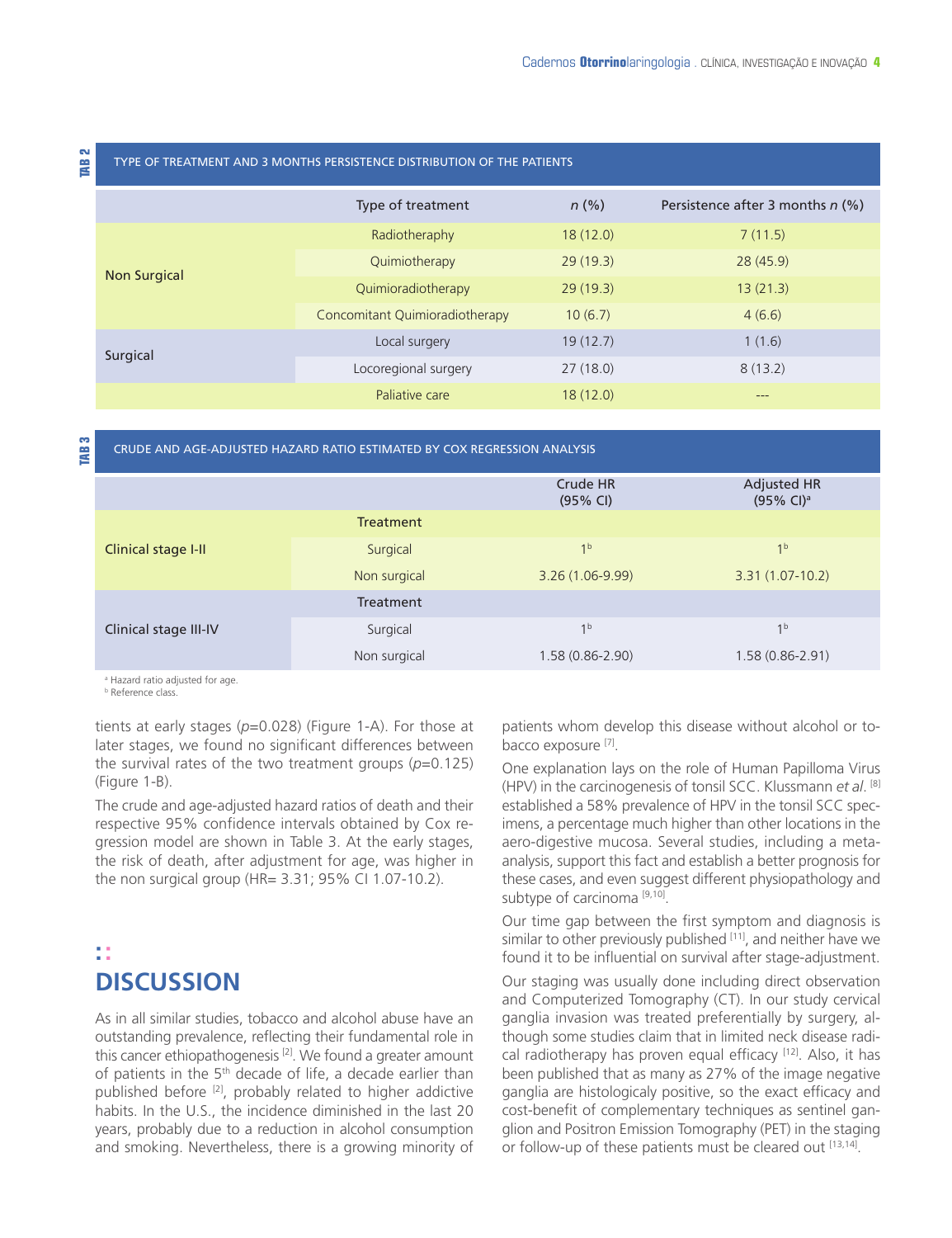

This study reinforces the staging as main prognostic factor. Unfortunately, as in others institutions, we also dealt with many advanced-stage cases (78%), due mainly to wide locoregional dissemination and not to the rare distant metastasis found. According to AJCC data in 2001, only 8% of new cases are diagnosed in stage I, 20% in stage II, 34% in stage III and 38% in stage IV <sup>[15]</sup>. This late diagnosis is explained by the often asymptomatic disease in its early stages, the rapid progression of disease, the common symptoms underestimated by the physicians or a less health-aware population such as this. We also found a significant percentage of synchronous e metachronous tumours (8.4% total), which would probably increase if the follow-up study time was longer. Sundaram [16] claims up to 20% of other aero-digestive carcinomas in these patients during a life time, reminding the concept of "condemned mucosa" due to accumulation of genetic mutations.

As expected by the late diagnosis and the aggressive behaviour, and in agreement with published data, we had a low overall survival at two years follow-up, with a significant rate of persistent and recurrent disease, no matter the treatment chosen at the beginning.

The data reveals that the patients at initial stages (I-II) were mainly treated surgically and with better results. These better results obtained with surgical treatment in our study must be cautiously read under the light of a lower staging and the frequent adjuvant use of radiotherapy. There is no gold-standard treatment is these cases. Lee *et al* [12] reported an 87% 3-years-survival for radiotherapy compared to 70% for surgery alone. The newer techniques as intensity modulated radiotherapy or brachytherapy seem to have equal efficacy with less morbidity [17].

In advanced stages (III-IV), our study reveals very similar sur-

vival rates in both surgical and non-surgical initials options. In these cases, the non-surgical option was the most frequent, with expected higher rates of disease persistence. Therefore, many times surgery was needed afterwards for primary salvage or neck treatment. This last fact together with the common use of adjuvant therapy in surgical cases, and the wide variety of treatments adapted to each case introduce many uncontrolled variables than restricts more conclusive results. Also the previously published data doesn't allow conclusions on the best treatment regimen for advance-staged cases. The concomitant radioquimiotherapy protocols have a raising popularity in tonsil SSC treatment. A meta-analysis concludes an 8-10% increase in 5-years survival rate compared to conventional treatments on advancestage disease <sup>[18]</sup>. This increase tends to fade when disseminated neck disease (N2 or N3) is the criteria for up- -staging.

## **:: CONCLUSION**

In our Institution, initial stage tumours will mostly continue to be treated initially by surgery (with or without adjuvant radiotherapy) based on the relatively good results obtained. There is a changing pattern in the treatment of advanced cases, which were usually submitted to aggressive surgery and adjuvant therapy. The similar survival results obtained with conservative treatment, especially with the introduction of concomitant protocols, together with alleged better quality-of-life scores, has been shifting our institution practise towards this direction, although many times followed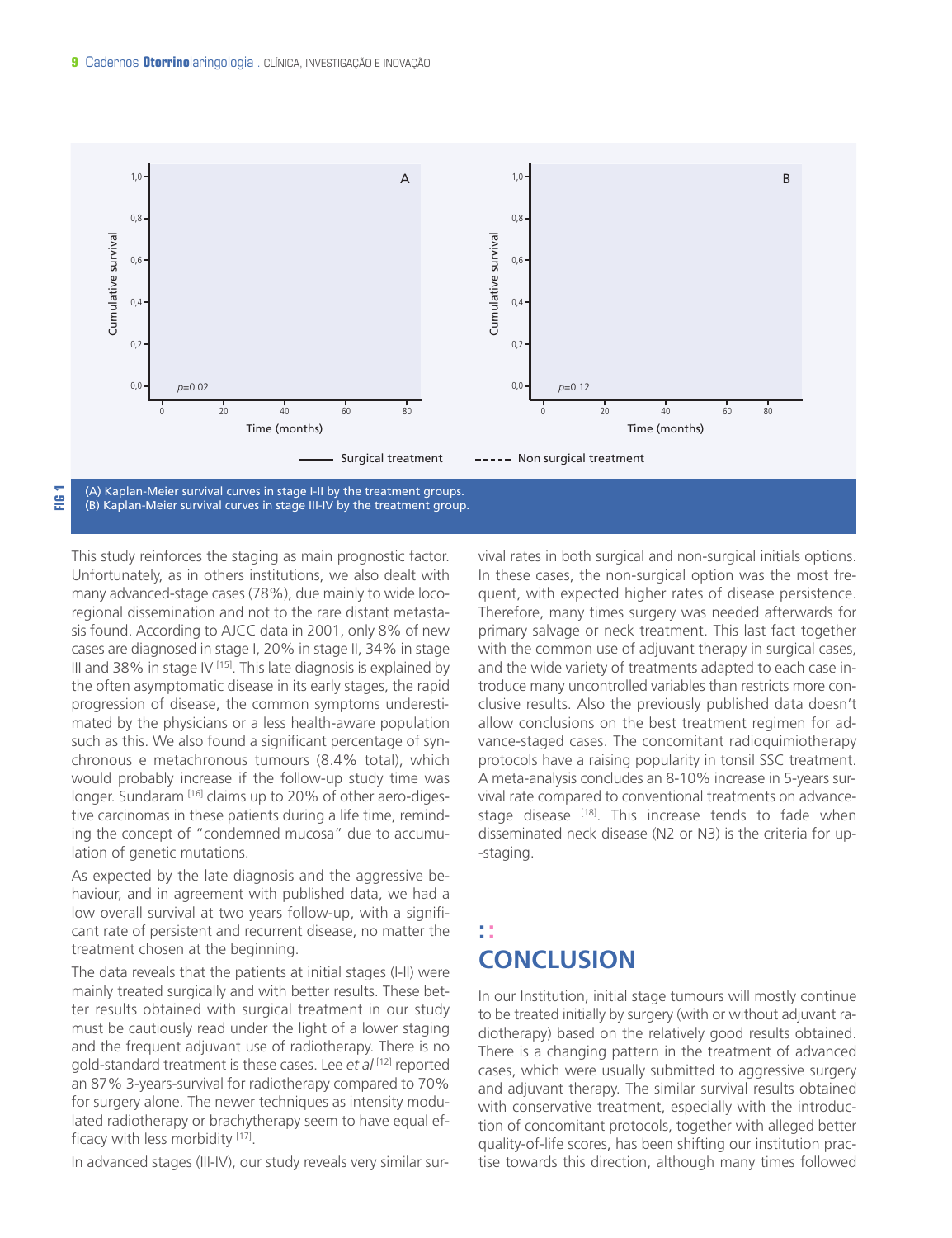by surgical treatment when needed. The decision remains dependent on other factors as patient's will, age and health status.

The prognosis of this disease is still unsatisfactory and has not showed significant improvement in the last years, despite the treatment advances. Research to optimise tonsil SCC staging must continue in order to improve patient treatment selection. Alcohol abuse, smoking prevention and education measures are still needed among the Portuguese population to reduce incidence and to promote early detection of the disease. Other etiologic agents such as HPV must be studied, not only for prevention measures but also as a possible target for future therapies.